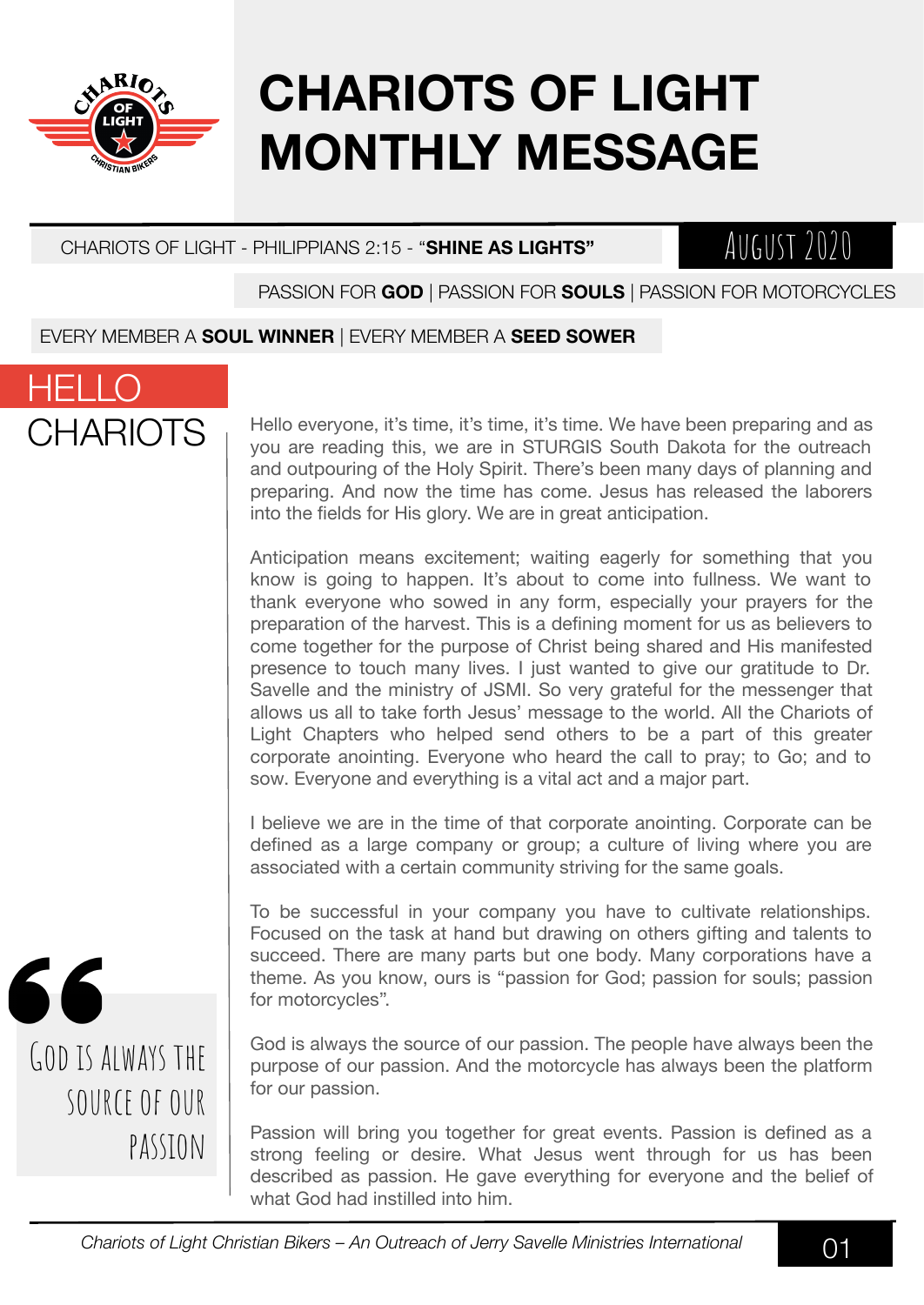## **THE MINISTRY OF JESUS IS TAKING PLACE EVERYWHERE WE GO.**

Passion can be what we do every day for the purpose of God being manifested in our lives and those around us. #Encounter365.

But there is also a corporate passion where we all focus on one thing. It's time for us all to use every platform to reach every person. Our passion is to "follow Jesus" and our platform is, as Jesus said, to be "fishers of men"! (Matt. 4:19 and Mark 1:17)

How did Jesus show us His passion? Let's look in the gospel of John.

John 1 - He showed us His Love and expression of God. John 2 - He was a provider for the wedding. John 3 - He told Nicodemus about the kingdom realm and the new birth and life. John 4 - He talks about thirst and the living water. John 5 - He heals a man who never seemed to have anyone help him. Jesus healed with the stirring of his words instead of the water.

John 6 - Jesus multiplies the food because of his compassion to feed the hungry. John 7 - Jesus at the feast sets the standard of why He's here. Not to teach His own truth but the One who sent Him. John 8 - Jesus told us about sin and stones. Leave them alone. John 9 - Jesus heals a man who has never seen and caused the light to come into his eyes to shine.

John 10 - Jesus is the gatekeeper who is kind and opens the door to let people in. John 11 - He raised the dead. John 12 - He is anointed with precious valuable gifts. John 13 - Jesus washes and cleans our feet so we could share this life with Him to others we meet. John 14 - He comforts us. John 15 - He is our living vine. John 16 - He warns us. John 17 - Jesus finishes the work. John 18 – He's back in the garden.

John 19 - He is beaten. John 20 - The tomb couldn't hold him. John 21 - Jesus appears at the lake to show us how to fish. He feeds them, restores fellowship, showed them it was going to take passion to follow him; to take care of His sheep. He said that you must keep on following me. It says His works could not be contained. That's why He left us here - that He would remain.

It's is time for us to have the passion and do the works of Jesus. Our passion is to CONTINUE TO "follow Jesus" and our work is to go fishing (not clean them), but to pull them in for HIM! (Matthew 4:19)

66 PASSION CAN BF WHAT WE DO EVERY DAY